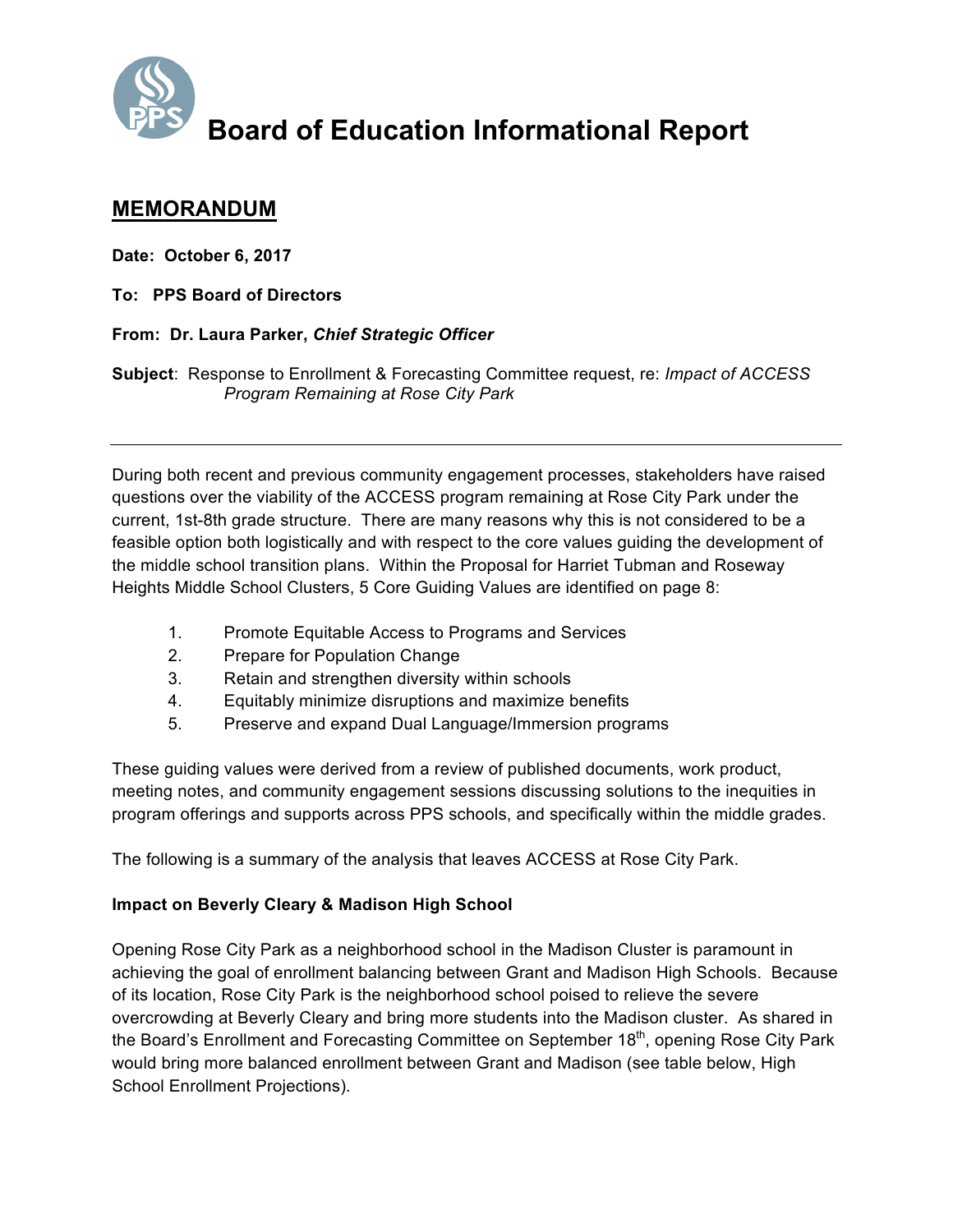#### **High School Enrollment Projections**

*Reflecting Impact of Rose City Park Neighborhood School Opening*

|           | 2017-18 | 2018-19 | 2019-20 | 2020-21 | 2021-22 | 2022-23 |
|-----------|---------|---------|---------|---------|---------|---------|
|           |         |         |         |         |         |         |
| Grant     | 1478    | 1478    | 1360    | 1280    | 1227    | 1219    |
| Jefferson | 633     | 633     | 760     | 850     | 908     | 988     |
| Madison   | 1108    | 1108    | 1110    | 1139    | 1203    | 1255    |

If the ACCESS program were to remain at Rose City Park, it would have to share the building with one of two co-location scenarios.

1) **Co-Locate with Beverly Cleary (status quo)** ACCESS could share the building with the current status quo of Beverly Cleary, in which Beverly Cleary would remain on three-campuses with an enrollment just over 900 students and at least 9 classrooms more than can be housed at Fernwood and Hollyrood. Beverly Cleary would continue with classrooms at Rose City Park, requiring ACCESS to fit 340 students in 16 classrooms. Neither program would have room for growth in this situation. While PPS could restrict admissions to ACCESS, the district cannot restrict enrollment at Beverly Cleary, a neighborhood school in which continued and worsening overcrowding would occur in the 3-campus scenario.

2) **Co-Locate with Vietnamese DLI** ACCESS could co-locate with the Vietnamese DLI program, which will use 6 classrooms in 2018-19 and 8 in 2020. ACCESS would be required to work within the remainder of the 25 classrooms, ie, 17-19 classrooms for the 340 students. From a space perspective, this is likely to work, although ACCESS still could not expand. Support and integration for the Vietnamese DLI program in this scenario is a concern. Co-location with the VDL program would require a sharing of ACCESS administrators and staff to support both programs, as PPS's Dual Language/Immersion programs do not carry separate administrators. The ACCESS principal would become the principal of the VDL program; and it's unclear how counseling and student supports would be arranged in this scenario.

#### **Impact on Roseway Heights, Scott, Lee, & Vestal**

In order for Roseway Heights to open as a 6-8 school, the K-5 student cohort must be reassigned to another location. If ACCESS occupies the Rose City Park facility, then the 362 current K-4 students at Roseway (including 120 in the Vietnamese Dual Language Program) will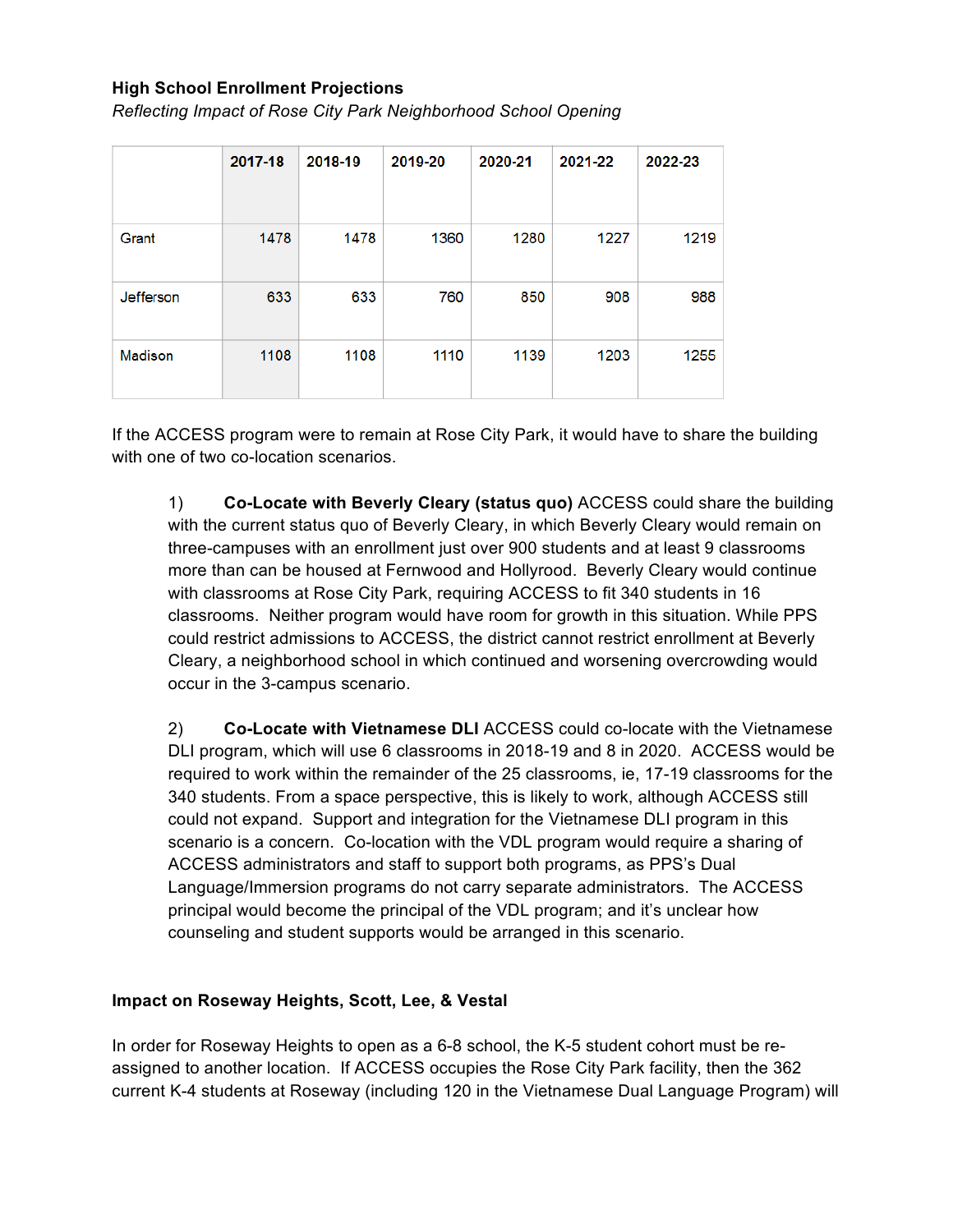need to be re-assigned to multiple other locations. This would specifically require splitting apart the neighborhood cohort, and the Vietnamese DLI program, into 3 different locations (and possibly 4 if the Vietnamese DLI were co-located with ACCESS at Rose City Park). In splitting apart the Roseway Heights elementary students, boundaries would be defined along Sandy Blvd, Tillamook, I-84. (See map below).

## **PROPOSED BOUNDARY MAP**

*Reflecting Distribution of Roseway Heights K-5 students & Vietnamese DLI program to neighboring schools*



Scott's enrollment as a K-5 would grow to 480 students on the neighborhood side. Scott would lose its Spanish DLI program and consolidate DLI programing with nearby Rigler. The school would be between 95-100% capacity, given the district staffing model and additional staff supports that Scott receives for the high percentage of historically underserved students served. While this level of enrollment and utilization is "right-sized" for Scott, it does not leave room for Scott to absorb all the Rigler non-immersion students. A formal decision has not yet been made around Rigler becoming a full-immersion school, but the program is growing rapidly. This year's non-dual language immersion students entering Kindergarten at Rigler have been granted transfer to Scott, as the two school are 0.6 miles from one another.